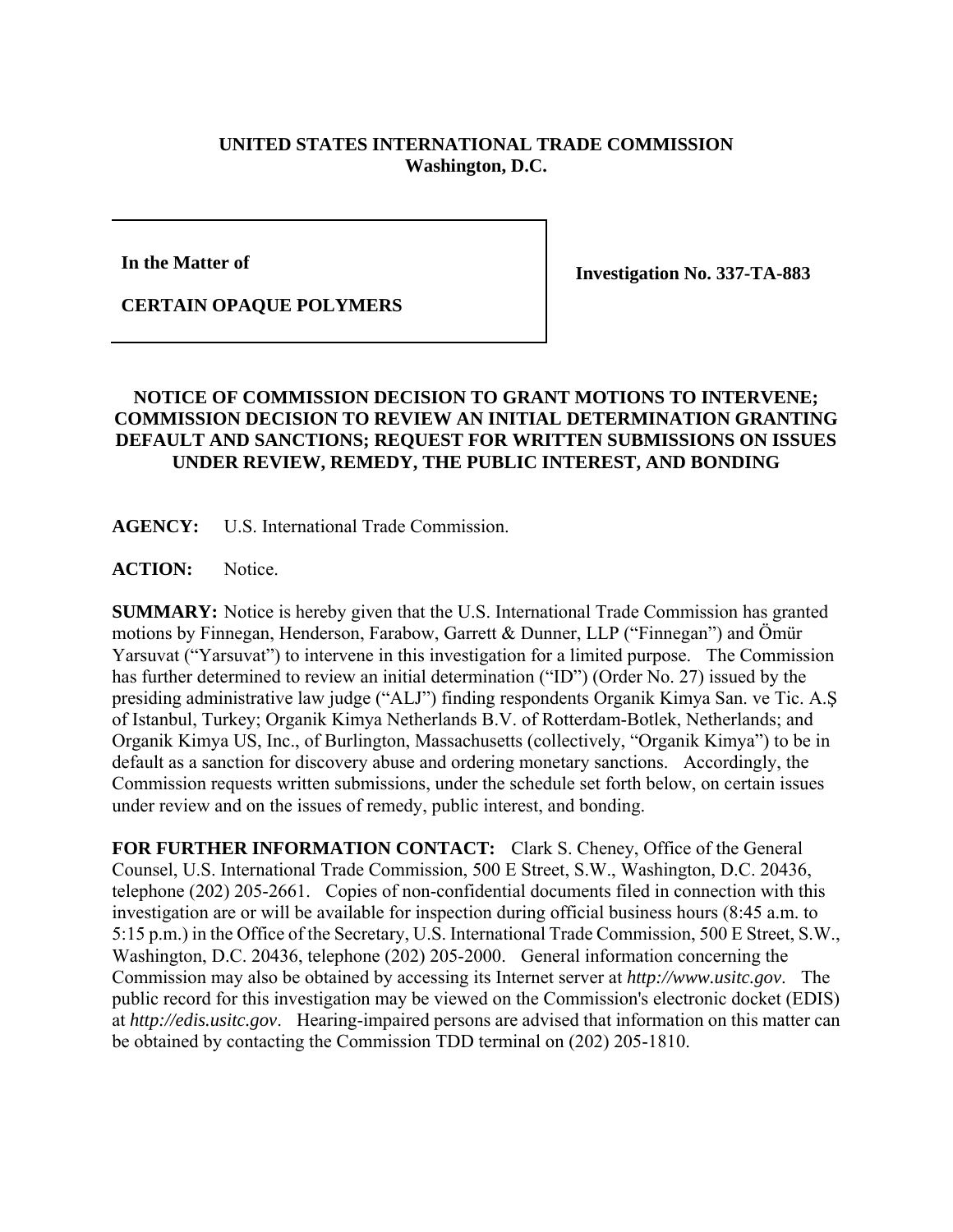**SUPPLEMENTARY INFORMATION:** The Commission instituted this investigation on June 21, 2013, based on a complaint filed by the Dow Chemical Company of Midland, Michigan, and by Rohm and Haas Company and Rohm and Haas Chemicals LLC, both of Philadelphia, Pennsylvania (collectively, "Dow"). 78 *Fed. Reg*. 37571 (June 21, 2013). The complaint alleged violations of section 337 of the Tariff Act of 1930, as amended (19 U.S.C. § 1337), by reason of the importation into the United States, the sale for importation, and the sale within the United States after importation of certain opaque polymers that infringe certain claims of four United States patents: U.S. Patent Nos. 6,020,435; 6,252,004; 7,435,783; and 7,803,878. The notice of investigation named five respondents: the three Organik Kimya respondents noted above; Turk International LLC of Aptos, California ("Turk"); and Aalborz Chemical LLC d/b/a All Chem of Grand Rapids, Michigan ("Aalborz"). The complaint and notice of investigation were amended to add allegations of misappropriation of trade secrets. 78 *Fed. Reg*. 71643 (Nov. 29, 2013). The Office of Unfair Import Investigations is not a party to this investigation.

On December 13, 2013, the Commission determined not to review an initial determination (Order No. 11) terminating the investigation with respect to U.S. Patent Nos. 7,435,783; and 7,803,878.

On May 19, 2014, Dow filed a motion for default and other sanctions against Organik Kimya for discovery abuse. On May 21, 2014, Organik Kimya filed a motion to terminate based upon a consent order stipulation. On July 8-9, 2014, the ALJ conducted a hearing on the pending motions. On October 20, 2014, the ALJ issued an ID (Order No. 27) finding Organik Kimya in default, under Commission Rule 210.42(c), and ordering monetary sanctions jointly and severally against Organik Kimya and its counsel. Organik Kimya is represented by Finnegan, a law firm in Washington, DC, and by Yarsuvat, an attorney in Istanbul, Turkey. The ALJ denied Organik Kimya's motion to terminate the investigation based upon a consent order stipulation.

On October 28, 2014, Organik Kimya filed a petition for review of the sanctions ID. The same day, Finnegan and Yarsuvat filed separate motions before the Commission to intervene in the investigation for the purpose of contesting joint liability for the monetary sanction. Finnegan and Yarsuvat also filed provisional petitions for review of the sanctions ID. On November 10, 2014, Finnegan filed a motion for leave to file a reply in support of its motion to intervene, which Dow opposed. The Commission extended the time for determining whether to review the sanctions ID until December 16, 2014.

On October 30, 2014, Dow filed an unopposed motion to withdraw the amended complaint as to the two remaining asserted patents, U.S. Patent Nos. 6,020,435 and 6,252,004, and to withdraw all allegations against Turk and Aalborz. On November 3, 2014, the ALJ granted the motion in an ID (Order No. 29), and on December 1, 2014, the Commission determined not to review the ID. Accordingly, the only remaining respondents in the investigation are the Organik Kimya respondents. The only remaining issues are Dow's claims based on trade secret misappropriation and the sanctions ID.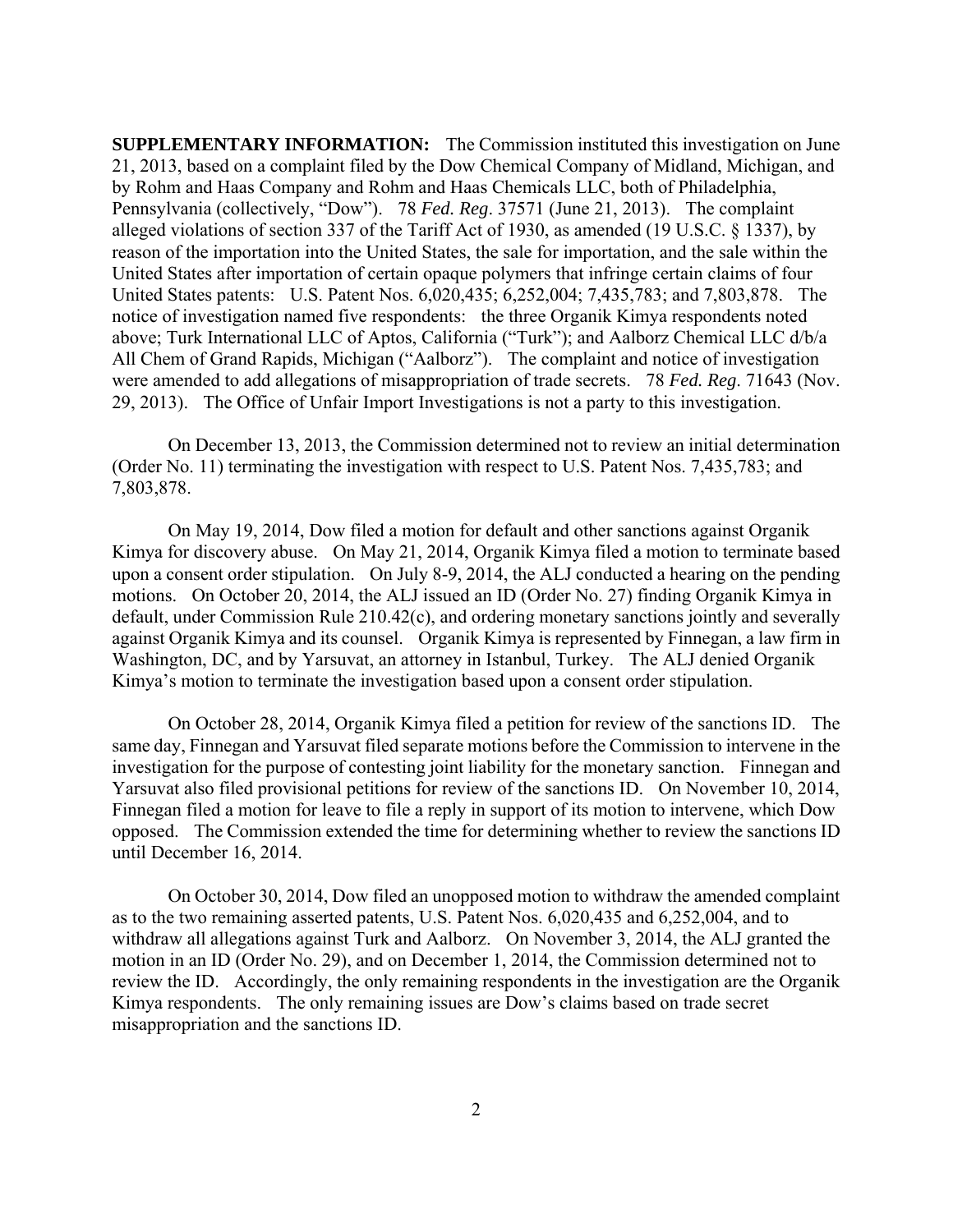The Commission has determined to grant the motion by Finnegan for leave to file a reply in support of its motion to intervene and has considered the reply. The Commission has further determined to grant the petitions by Finnegan and Yarsuvat to intervene in this investigation for the limited purpose of disputing joint and several liability for the monetary sanctions imposed in the sanctions ID. The Commission has considered the petitions for review filed by Finnegan and Yarsuvat, in addition to the petition for review filed by Organik Kimya and the oppositions thereto filed by Dow.

In light of the intervention by Finnegan and Yarsuvat, the Commission has determined to review the sanctions ID. In connection with its review, the Commission requests responses only to the following questions. The parties are to brief their positions with reference to the applicable law and citations to the existing evidentiary record. No new evidence will be considered.

1. Please brief the law governing what types of notice and opportunity to present evidence and argument must be provided to counsel before imposing sanctions on the counsel based on the types of conduct cited on page 112 of the ID. Please also brief how that governing law applies to Organik Kimya's counsel in this investigation, based on the existing record in this investigation. In answering this question, please specifically address whether and when Organik Kimya's counsel was or should have been on notice that counsel might be subject to sanctions and whether they were given adequate opportunity to present evidence and argument on any issue of which they had notice.

2. Please discuss duties that counsel may have under ITC rules, ethics rules, case law, and any other relevant sources with respect to the conduct cited on page 112 of the ID, including duties relating to the implementation of a litigation hold, a duty to investigate before making a representation to the tribunal, a duty to avoid willful blindness, or a duty to preserve or take possession of evidence. In answering this question, please also address any duties that may arise when counsel has received notice of allegations that the counsel's client has intentionally spoliated evidence. Please also explain with citation to the existing record whether Organik Kimya's counsel satisfied any such duties in this investigation.

Other issues on review are adequately presented in the parties' existing filings. The parties are not to brief the sanction finding Organik Kimya in default nor Organik Kimya's liability for monetary sanctions.

In connection with the final disposition of this investigation, the Commission may: (1) issue an order that could result in the exclusion of articles manufactured or imported by the respondents; and/or (2) issue a cease and desist order that could result in the respondents being required to cease and desist from engaging in unfair acts in the importation and sale of such articles. Accordingly, the Commission is interested in receiving written submissions that address the form of remedy, if any, that should be ordered. If a party seeks exclusion of an article from entry into the United States for purposes other than entry for consumption, the party should so indicate and provide information establishing that activities involving other types of entry either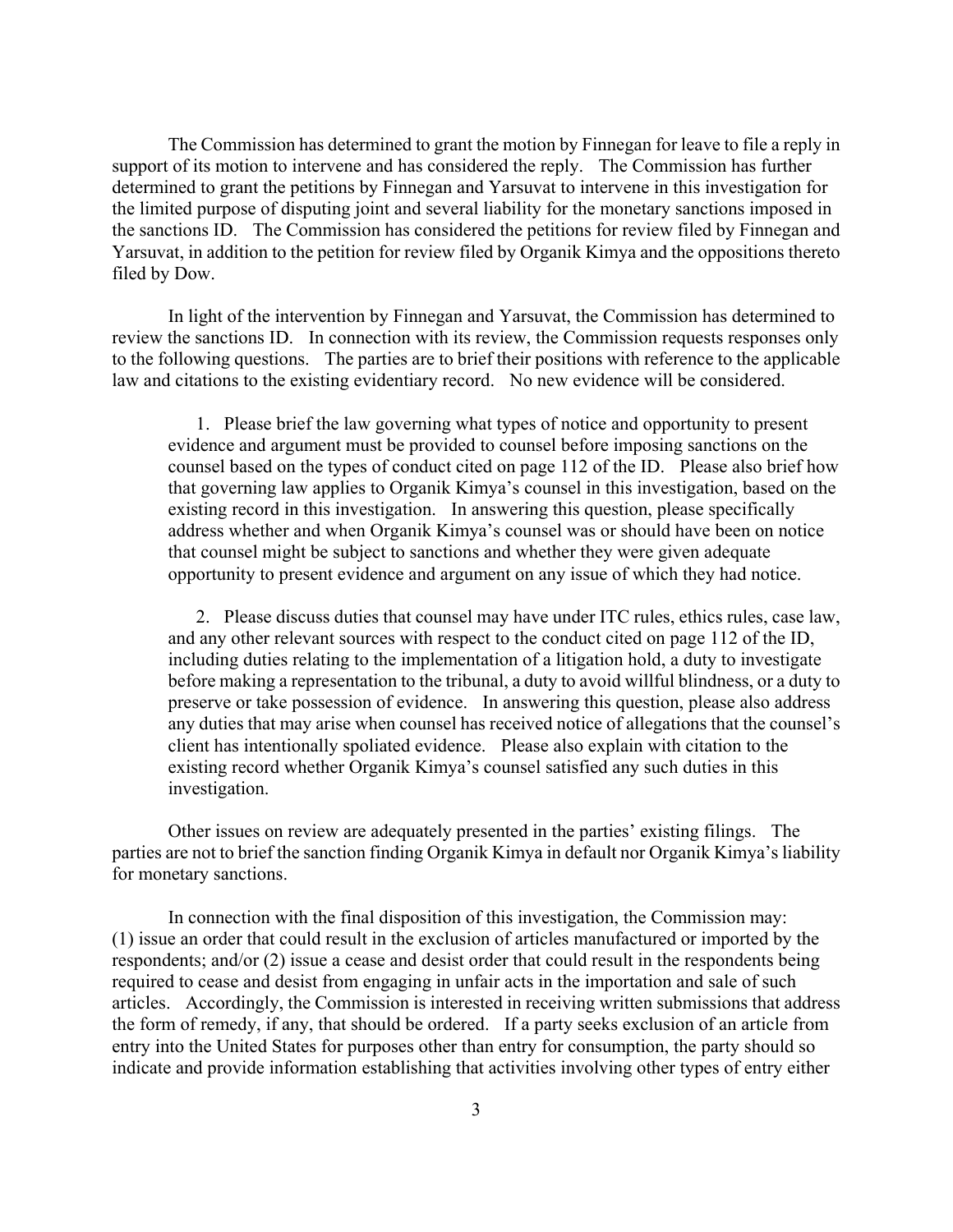are adversely affecting it or likely to do so. For background, see *Certain Devices for Connecting Computers via Telephone Lines*, Inv. No. 337–TA–360, USITC Pub. No. 2843, Comm'n Op. at 7-10 (December 1994).

If the Commission contemplates some form of remedy, it must consider the effects of that remedy upon the public interest. The factors that the Commission will consider include the effect that the exclusion order and/or cease and desists orders would have on (1) the public health and welfare, (2) competitive conditions in the U.S. economy, (3) U.S. production of articles that are like or directly competitive with those that are subject to investigation, and (4) U.S. consumers. The Commission is therefore interested in receiving written submissions that address the aforementioned public interest factors in the context of this investigation.

If the Commission orders some form of remedy, the U.S. Trade Representative, as delegated by the President, has 60 days to approve or disapprove the Commission's action. See Presidential Memorandum of July 21, 2005, 70 *Fed. Reg*. 43251 (July 26, 2005). During this period, the subject articles would be entitled to enter the United States under bond, in an amount determined by the Commission and prescribed by the Secretary of the Treasury. The Commission is therefore interested in receiving submissions concerning the amount of the bond that should be imposed if a remedy is ordered.

**WRITTEN SUBMISSIONS:** Parties to the investigation, interested government agencies, and any other interested parties are encouraged to file written submissions on the issues of remedy, the public interest, and bonding. Complainants are requested to submit proposed remedial orders for the Commission's consideration. Complainants are further requested to state the date upon which the patents expire and the HTSUS numbers under which the accused products are imported and to provide identification information for all known importers of the subject articles.

Written submissions and proposed remedial orders must be filed no later than the close of business on December 30, 2014. Reply submissions must be filed no later than the close of business on January 7, 2015. No further submissions on these issues will be permitted unless otherwise ordered by the Commission.

Persons filing written submissions must file the original document electronically on or before the deadline stated above and submit eight true paper copies to the Office of the Secretary pursuant to section 210.4(f) of the Commission's Rules of Practice and Procedure (19 CFR § 210.4(f)). Submissions should refer to the investigation number (''Inv. No. 337–TA–883'') in a prominent place on the cover page and/or the first page. (*See* Handbook for Electronic Filing Procedures, http://www.usitc.gov/secretary/fed\_reg\_notices/rules/ handbook on electronic filing.pdf). Persons with questions regarding filing should contact the Secretary (202–205–2000).

Any person desiring to submit a document to the Commission in confidence must request confidential treatment. All such requests should be directed to the Secretary to the Commission and must include a full statement of the reasons why the Commission should grant such treatment.